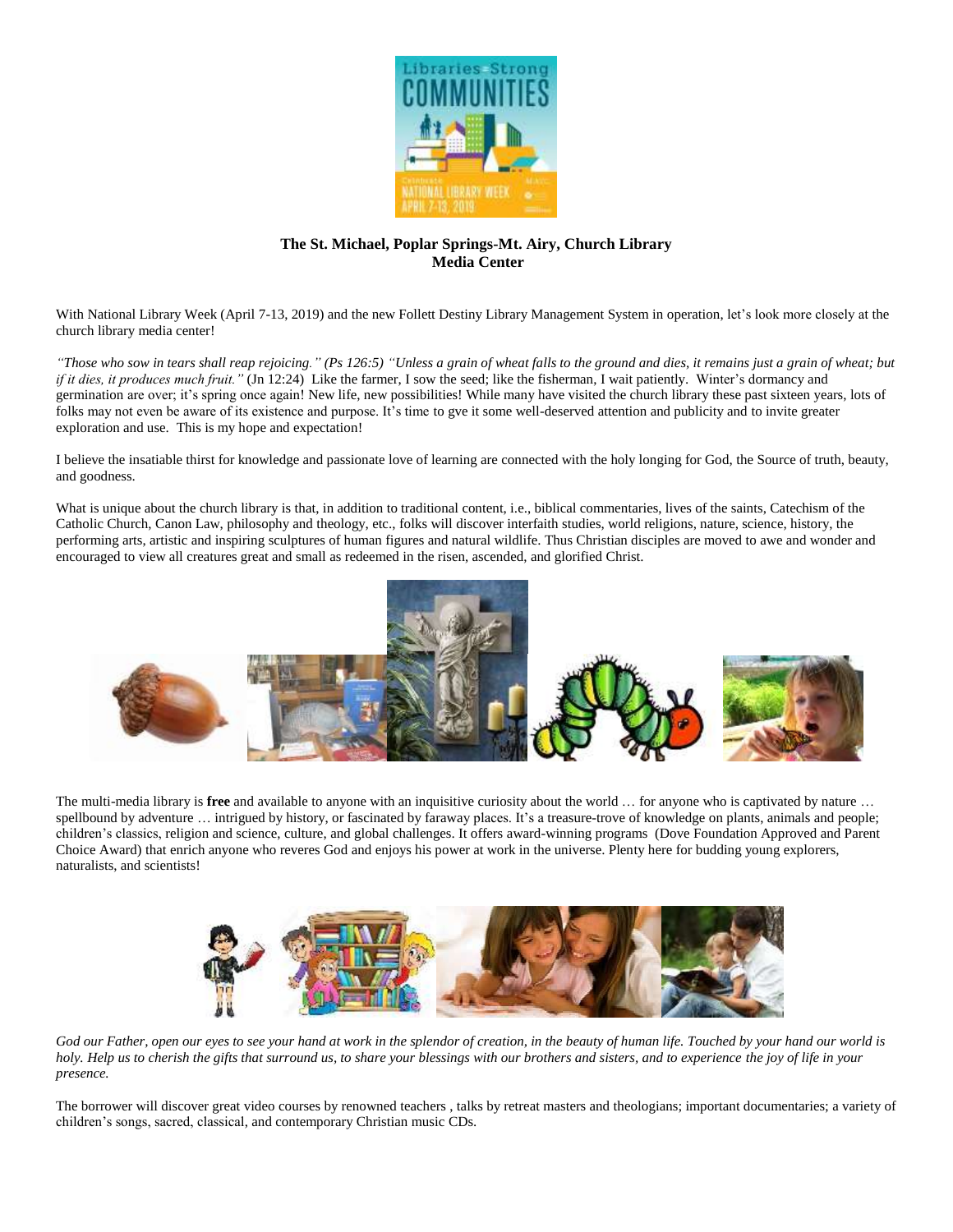Why a church library, when there are fine public libraries in Carroll, Frederick, Howard and Montgomery Counties? Because, as teacher, I want to nurture a broad, multi-dimensional, multi-layered approach to ministry that is *catholicos* (universal, general, ecumenical) in outlook. In an age of ecumenism and interfaith dialogue and cooperation, we have opportunity to hear trustworthy and wonderful scholars and popular authors and speakers among our separated brethren who present rich insight into the word of God that is timeless and relevant to Christian living. Many marriages are *mixed religion marriages (between a Catholic and a baptized person from another Christian tradition)* or *disparity of cult marriages*  (between a Catholic and a Jew or Muslim, etc.) Just the other day a visitor to the library was reading up on one of the world religions to better understand her friend.



Rooted in the Christian Scriptures and formed in the documents of Vatican Coucil II, I am familiar with Jewish and Christian biblical scholarship and have participated in clergy associations with pastors from the Lutheran, Methodist, Anglican, Presbyterian and Episcopal traditions. Indeed, with the library now posted on our website, it is my hope that members from neighboring Catholic and non-Catholic churches might also have access to the library, particularly in light of evangelism and sharing of resources and learning opportunities among Pastorates.



The church media center can support pastoral ministers, parents, catechists, children and youth in preschool, Sunday school. and high school of religion (SOR); offer programs for small faith-sharing groups; support spiritual edification and enrichment for the whole parish, as we *re-mission, reimagine* and make faith witness *exciting* and *relevant* in the 21<sup>st</sup> century!

Lawrence Cardinal Shehan ordained me in 1969 and in the 70s and 80s appointed me associate pastor to large Baltimore County parishes with parochial schools. As a young teaching priest I was frustrated at times by the lack of resources available to church leaders and parishioners for training and formation in ministry. The school libraries were limited in scope and accessible only to students and faculty. I did, however, maintain the church panphlet racks and conduct religious book sales to serve educational needs.

But now, in God's providence, St. Michael Catholic Church has been blessed with its *own* library, broad in scope and culture and easily accessible to the whole parish! Access is available whenever the church is open for worship, religious education classes, meetings and events. The self-service check-out and return procedure is simple and straightforward, with directions and sign-out forms on the circulation desk – an oppurtune and quck process for parents dropping off or waiting for their children. Patrons can place returned materials in the drop box in the desk to be checked in and reshelved. With wifi and the new Follett Library Management System folks will now be able to search the whole inventory electronically!



Since mom was known by many as an avid reader, it was kind of Don D'Valle, who served on the Pastoral Council, to move that the church library be named in memory of Clementine Victoria Ruane, who died in 2005, fifty-one days shy of 103! You can see her picture at 100-years-old on the dedication plaque.

The vast majority of library materials have been personally funded by me, as a gift entrusted to St. Michael of Poplar Springs Roman Catholic Congregation, Inc. There are lots of new items stored at the rectory that will enhance and enrich the inventory. That is why, from the beginning, due to limited shelf-space and storage, the policy has been not to accept used books.

![](_page_1_Picture_10.jpeg)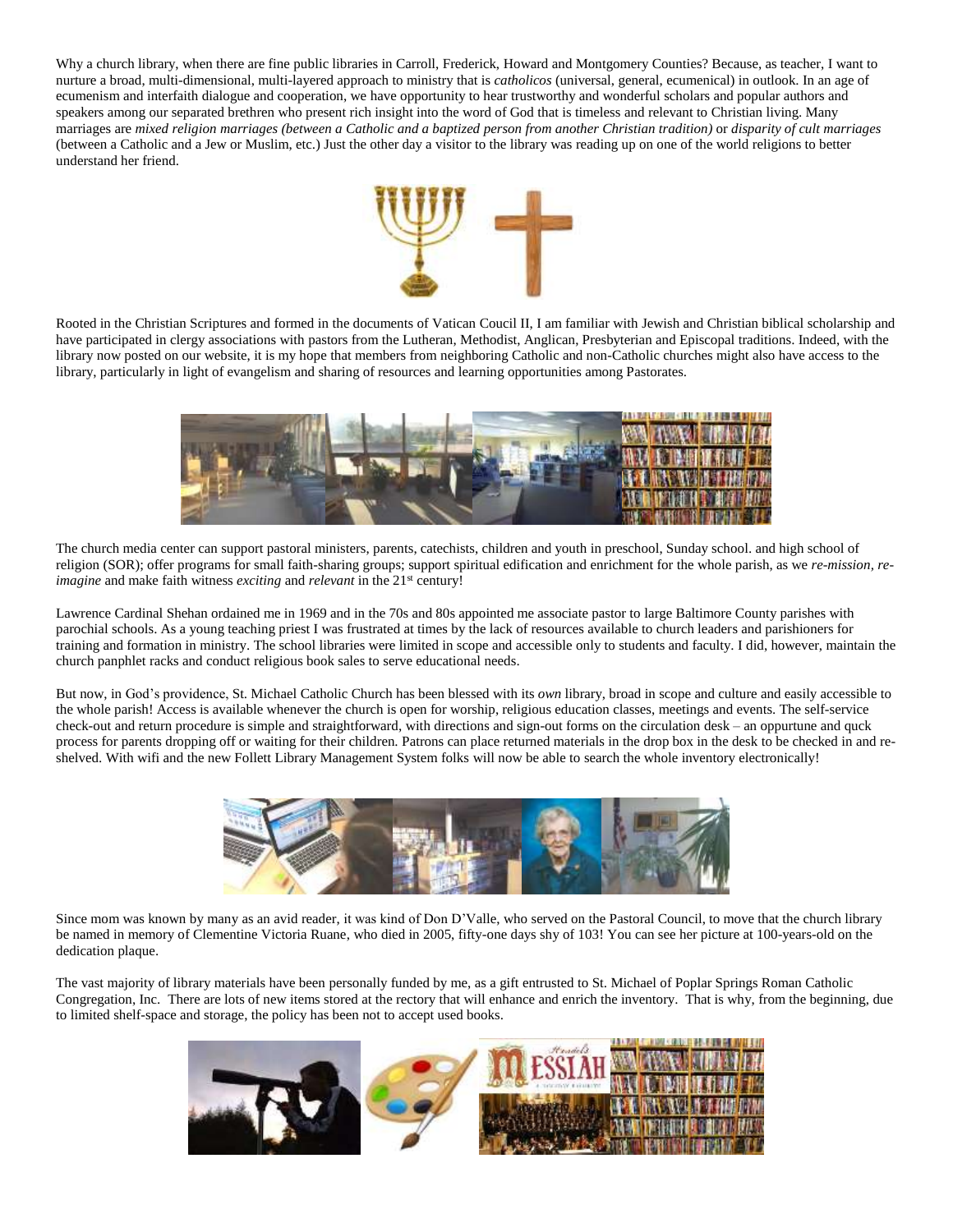I appreciate the past *gift of hours* by librarian, Lynda Gaidis, and IT mentors, Peter and Lori Churchyard. I am so grateful for present help in time of need from volunteer extraordinaire, Nancy Curtin, and librarians Alyssa Smith and Mary Mendiola. Alyssa Smith has a degree in library science and management for 24 years with Baltimore County Schools. Mary Mendiola is librarian at a major government agency. Other helpers include the Danchiks, Dottie Kaczmarek, Ricky Smith, Clay and Samantha Buckman. Donna Binney, business manager, has effectively worked with Nancy, Mary, Alyssa, and with Jerry O'Keefe from Go-Consulting on the procurement and installation of the Follett Destiny Library Management System, which is a powerful tool for patrons and library managers; Alyssa Smith, having spent much time on it already, is familiar with the software. Notable, too, is the newly-purchased Samsung UHD 55" TV, with Blu-Ray Disc Player/DVD Player on a multi-functional mobile TV cart!

![](_page_2_Picture_1.jpeg)

*Nancy Curtin . Mary Mendiola . Alyssa Smith Accompanying him were some women who provided support out of their own means (cf. Lk 8:1, 3).*

There is need for enthusiastic library workers to make this parish resource better known and more widely used. Particularly, persons with library skills and experience are invited to contact Alyssa Smith and take the next step in their *gift of hours*. Visitors who come to St. Michael's for meetings, workshops and conventions find the multi-media resource center remarkable. Our intention is to build on and develop what already has been achieved, to impress folks with the library's potential, and to encourage folks to become more proficient in its use.

It would be useful information to have consistently available stats on the number of users over the past sixteen years. The last numbers I was given nine years ago were 283 patrons; 2,776 checkouts!

![](_page_2_Picture_5.jpeg)

The multi-media resource center is a warm, comfortable, and welcoming space for relaxation, reading or laptop work. Visitors to our campus have been impressed with the quantity and quality of materials, the beautiful furnishings, the ambience and picture-window view of fields and farmland and the four seasons. Upon touring the library on a pastoral visit, William Cardinal O'Brien remarked, "What a lot of work!"

The word disciple from the Latin *discipulus* means *pupil* or *one who learns*. I do admire the Dominican motto: *"Contemplata aliis tradere,"* i.e., *to hand on to others the fruits of contemplation*. At St. Michael Catholic Church, Poplar Springs-Mount Airy, may we celebrate what is good in our culture, promote reverence and care for God's creation, encourage dialogue and interface between faith and science, and celebrate the depth and the joy of the Gospel.

*"Who then is the faithful and wise steward, whom his master will set over his household, to give them their portion of food at the proper time?" (Lk 12:4)* 

![](_page_2_Picture_9.jpeg)

Why then a church library? From my perspective, to provide access to Christian educational resources not likely found in the public libraries. To affirm God's presence and goodness in creation, in religion, the sciences, arts and humanities. To share material blessings. To provide a place for quiet research, reading, study, and reflection. To provide reference materials that catechists and students can use in preparing their religious instruction and class projects. To provide resources that uplift, challenge and inspire; teach and instruct; enable and empower, and equip church leaders and lay ecclesial ministers as *ambassadors* for Christ in the 21<sup>st</sup> century. We are commissioned to represent Christ. Remember, all is of